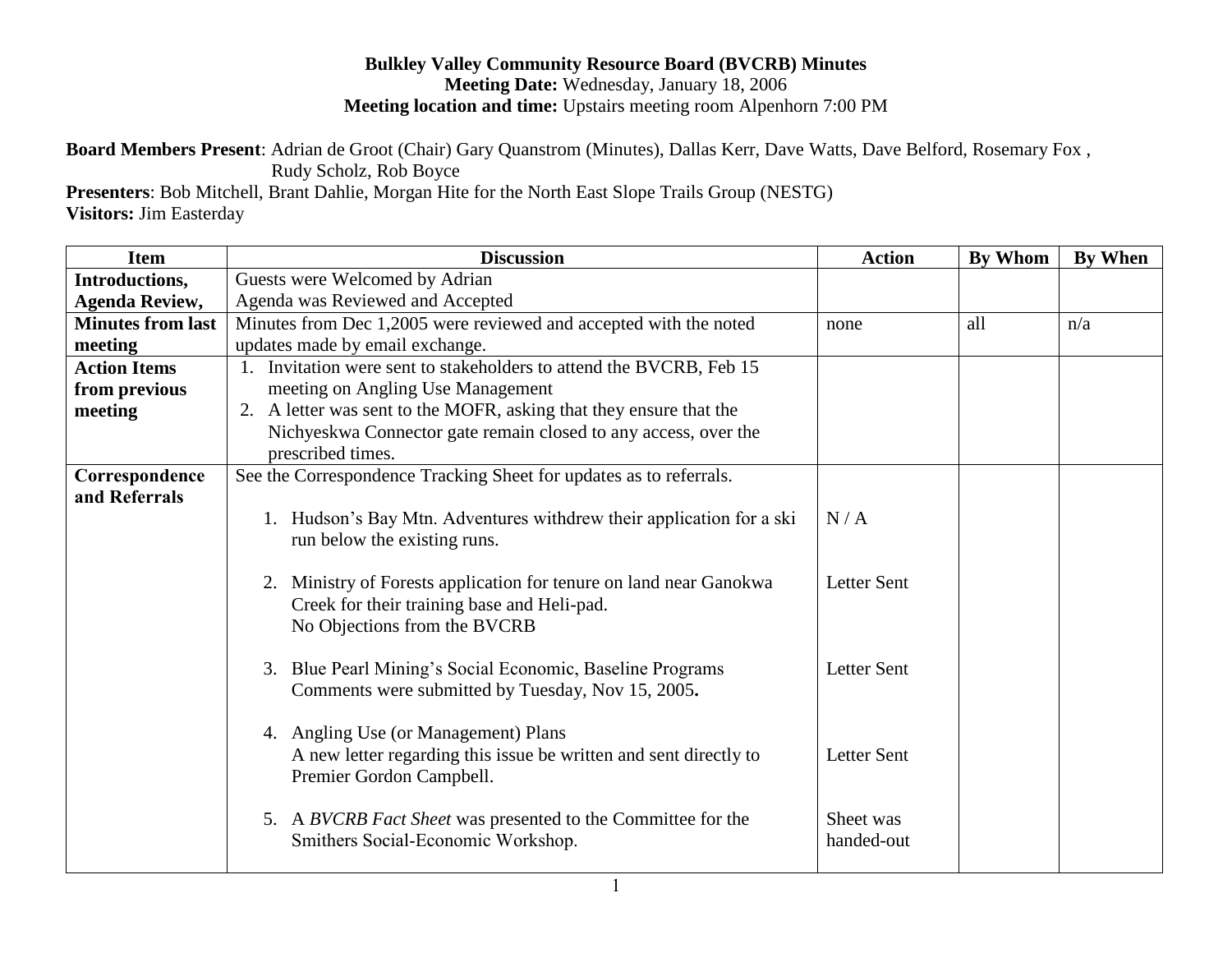| <b>Item</b>                                           | <b>Discussion</b>                                                                                                                                                                                                                                                                                                                                                                                                                                                                                                  | <b>Action</b>                                                                                                                           | By Whom | <b>By When</b>         |
|-------------------------------------------------------|--------------------------------------------------------------------------------------------------------------------------------------------------------------------------------------------------------------------------------------------------------------------------------------------------------------------------------------------------------------------------------------------------------------------------------------------------------------------------------------------------------------------|-----------------------------------------------------------------------------------------------------------------------------------------|---------|------------------------|
|                                                       | 6. A letter was sent to BC Lands (ILMB) – Regarding the private<br>property owner requesting development of a road to access lots<br>above the Seymour Ridge trail on the north face of Hudson's Bay<br>Mtn. The BVCRB gave the same response as from a previous<br>applicant Letter was sent to BC Lands (ILMB) suggesting issues<br>within the existing Community Forest be referred directly to their<br>Management Board for guidance.<br>7. A letter was sent to Rescan and Blue Pearl Mines, requesting that | Letter Sent                                                                                                                             |         |                        |
|                                                       | they ensure that an Emergency Response / Contingency Plan be<br>developed promptly for activities that are occurring under there<br>existing development permit.                                                                                                                                                                                                                                                                                                                                                   |                                                                                                                                         |         |                        |
| <b>Recreation</b>                                     | The North East Slope Trails Group (NESTG) gave a presentation as to its<br>History, Goals, Objectives and Accomplishments. They feel that any<br>Mountain Biking activities on North East Slope Trails is done at the Bikers<br>own risk, and they do accept any associated liabilities.                                                                                                                                                                                                                           | <b>ILMB</b> will<br>include the<br>locations of<br>these trails in<br>the Hudson's<br><b>Bay Mountain</b><br>Consolidated<br>Trails Map |         |                        |
| <b>Blue Pearl Mine</b>                                | Reply to Environmental Assessment, Terms of Reference                                                                                                                                                                                                                                                                                                                                                                                                                                                              | <b>A BVCRB</b><br>response will be<br>drafted and<br>circulated for<br>comment                                                          | Rob     | Feb 3                  |
| <b>Recreation and</b><br><b>BC Parks</b>              | Orange Trail referral from BC Parks<br>Decided to draft a letter recommending that this issue be addressed by the<br>RAMP completion process we are working on getting government to<br>implement.                                                                                                                                                                                                                                                                                                                 | Draft letter                                                                                                                            | Adrian  | <b>Next</b><br>meeting |
| <b>Community</b><br><b>Forest Agreement</b><br>Tenure | The BVCRB received a letter from the Town of Smithers requesting a letter<br>of support for their application. A letter regarding this issue from BVCRB<br>was drafted June 2004, but it was never sent. It was suggested that this<br>letter be brought up to date and sent, however as some members had specific<br>concerns about the tenure, a meeting has been arranged (Feb 16) with<br>Harold Reedy, a consultant for the town, to review concerns                                                          |                                                                                                                                         |         |                        |